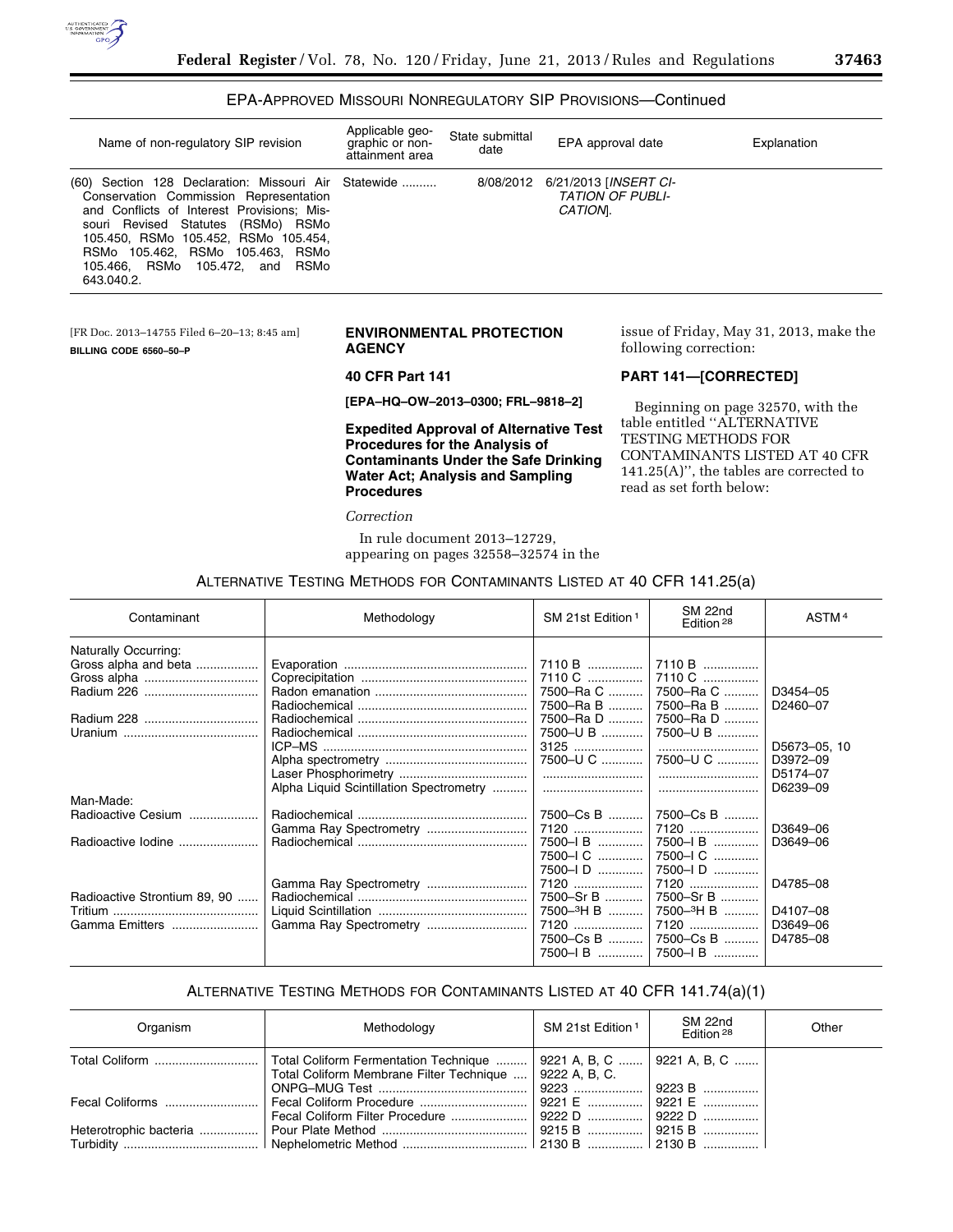## ALTERNATIVE TESTING METHODS FOR CONTAMINANTS LISTED AT 40 CFR 141.74(a)(1)—Continued

| Organism | Methodology                                                                                                                             | SM 21st Edition <sup>1</sup> | SM 22nd<br>Edition 28 | Other                                                                                                          |
|----------|-----------------------------------------------------------------------------------------------------------------------------------------|------------------------------|-----------------------|----------------------------------------------------------------------------------------------------------------|
|          | Laser Nephelometry (on-line)<br><br>LED Nephelometry (on-line)<br><br>LED Nephelometry (on-line)<br><br>LED Nephelometry (portable)<br> | <br><br><br>                 | <br><br><br>          | Mitchell M5271 <sup>10</sup><br>Mitchell M5331 11<br>AMI Turbiwell <sup>15</sup><br>Orion AQ4500 <sup>12</sup> |

# ALTERNATIVE TESTING METHODS FOR DISINFECTANT RESIDUALS LISTED AT 40 CFR 141.74(a)(2)

| Residual                  | Methodology                                    | SM 21st<br>Edition <sup>1</sup>                                        | SM 22nd<br>Edition <sup>28</sup>                                                   | ASTM <sup>4</sup> | Other                                    |
|---------------------------|------------------------------------------------|------------------------------------------------------------------------|------------------------------------------------------------------------------------|-------------------|------------------------------------------|
| Free Chlorine             |                                                | 4500-CID<br>4500-CIF<br>4500-CIG<br>4500-CI H                          | 4500-CID<br>4500-CI F.<br>4500-CI G.<br>4500-CI H.                                 | D 1253-08.        | EPA 334.016                              |
| Total Chlorine            | Amperometric Titration (Low level measurement) | 4500-CID<br>4500-CI E<br>4500-CIF<br>4500-CIG<br>4500-CII              | <br>4500–CID<br>4500-CI E.<br>4500-CI F.<br>4500-CI G.<br>4500-CII.                | <br>D 1253-08.    | ChloroSense <sup>17</sup>                |
| Chlorine Dioxide<br>Ozone |                                                | 4500–CIO <sub>2</sub> C<br>4500 $-CIO$ <sub>2</sub> E<br>4500– $O_3$ B | <br>4500-CIO <sub>2</sub> C.<br>4500-CIO <sub>2</sub> E.<br>4500–O <sub>3</sub> B. |                   | EPA 334.016<br>ChloroSense <sup>17</sup> |

## ALTERNATIVE TESTING METHODS FOR CONTAMINANTS LISTED AT 40 CFR 141.131(b)(1)

| Contaminant                                                               | Methodology                                                                                                              | EPA method                     | ASTM <sup>4</sup> | SM 21st<br>Edition <sup>1</sup> | SM 22nd<br>Edition <sup>28</sup> |
|---------------------------------------------------------------------------|--------------------------------------------------------------------------------------------------------------------------|--------------------------------|-------------------|---------------------------------|----------------------------------|
|                                                                           | P&T/GC/MS                                                                                                                | 524.3 <sup>9</sup><br>524.429. |                   |                                 |                                  |
| HAA5                                                                      | LLE (diazomethane)/GC/ECD<br>Ion Chromatography Electrospray<br>Ionization Tandem Mass Spec-<br>trometry (IC-ESI-MS/MS). | 557 14.                        |                   | 6251 B                          | 6251 B.                          |
| Bromate                                                                   | Two-Dimensional Ion Chroma-<br>tography (IC).                                                                            | 302.018                        |                   |                                 |                                  |
|                                                                           | Ion Chromatography Electrospray<br>Ionization Tandem Mass Spec-<br>trometry (IC-ESI-MS/MS).                              | 557 14.                        |                   |                                 |                                  |
|                                                                           | Chemically Suppressed Ion Chro-<br>matography.                                                                           |                                | D 6581-08 A.      |                                 |                                  |
|                                                                           | Electrolytically Suppressed Ion<br>Chromatography.                                                                       |                                | D 6581-08 B.      |                                 |                                  |
| Chlorite                                                                  | Chemically Suppressed Ion Chro-<br>matography.                                                                           |                                | D 6581-08 A.      |                                 |                                  |
|                                                                           | Electrolytically Suppressed Ion  <br>Chromatography.                                                                     |                                | D 6581-08 B.      |                                 |                                  |
| Chlorite-daily monitoring as prescribed<br>in 40 CFR 141.132(b)(2)(i)(A). |                                                                                                                          |                                |                   | 4500–CIO <sub>2</sub> E         | 4500–CIO <sub>2</sub> E.         |

# ALTERNATIVE TESTING METHODS FOR DISINFECTANT RESIDUALS LISTED AT 40 CFR 141.131(c)(1)

| Residual                            | Methodology | SM 21st<br>Edition <sup>1</sup>                                            | SM 22nd<br>Edition <sup>28</sup>      | ASTM <sup>4</sup>            | Other                      |
|-------------------------------------|-------------|----------------------------------------------------------------------------|---------------------------------------|------------------------------|----------------------------|
|                                     |             | 4500-CID<br>4500-CIF    4500-CIF.<br>4500-CI G  I<br>4500-CIH    4500-CIH. | 4500-CID<br>4500–CI G.                | D 1253-08.                   | ChloroSense. <sup>17</sup> |
| Combined Chlorine<br>Total Chlorine |             | 4500–CID  I<br>4500-CI F<br>4500-CIG                                       | 4500–CI D<br>4500–CI F.<br>4500-CI G. | <br>D 1253-08.<br>D 1253–08. | EPA 334.0.16               |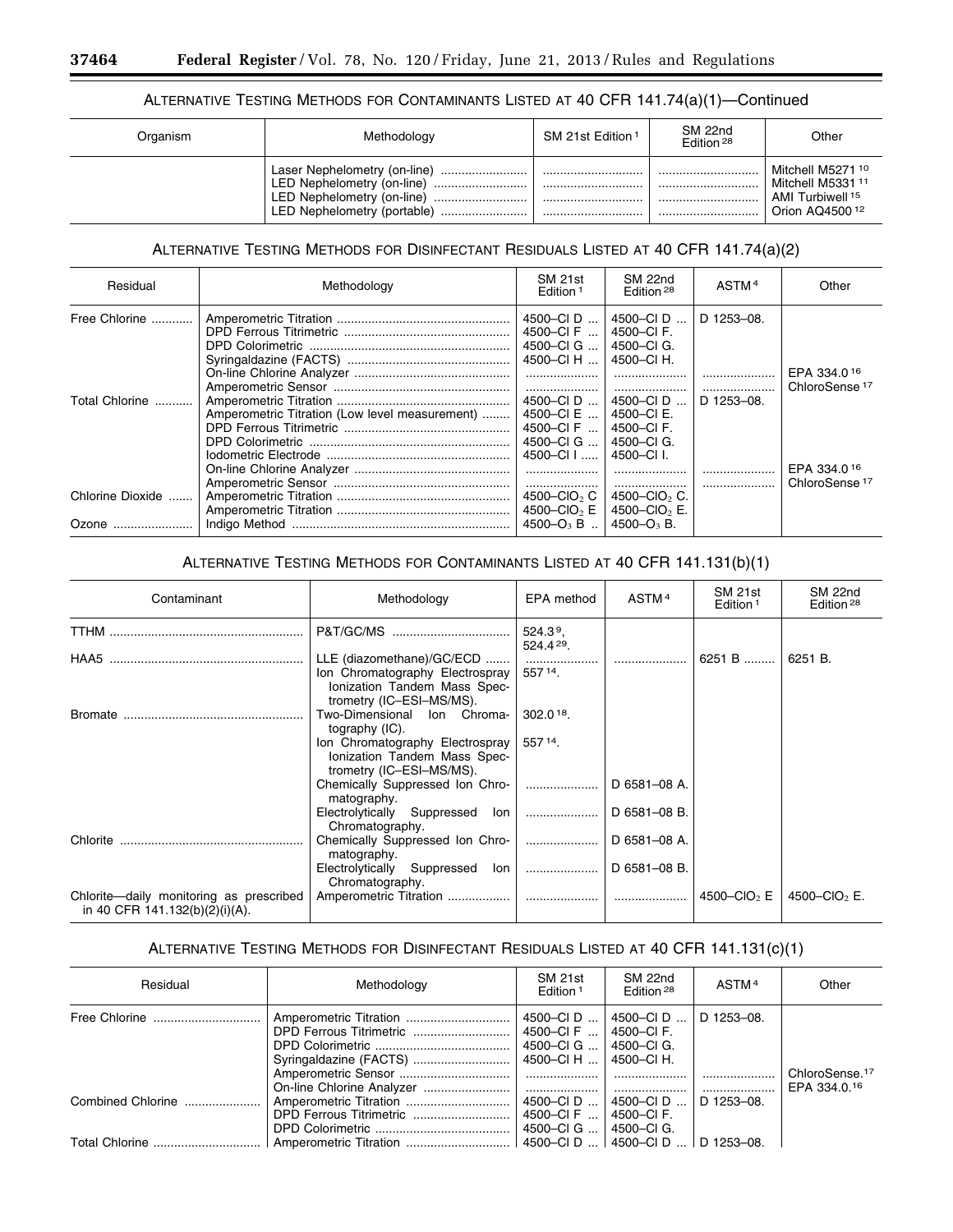## ALTERNATIVE TESTING METHODS FOR DISINFECTANT RESIDUALS LISTED AT 40 CFR 141.131(c)(1)—Continued

| Residual         | Methodology                      | SM 21st<br>Edition <sup>1</sup>                                                                                                    | SM 22nd<br>Edition <sup>28</sup>           | ASTM <sup>4</sup> | Other                                      |
|------------------|----------------------------------|------------------------------------------------------------------------------------------------------------------------------------|--------------------------------------------|-------------------|--------------------------------------------|
| Chlorine Dioxide | Low level Amperometric Titration | 4500–CI E<br>⊢4500–CIF  I 4500–CIF.<br>4500–CIG    4500–CIG.<br>4500-CI I    4500-CI I.<br><br>4500–CIO <sub>2</sub> E $\parallel$ | 4500–CI E.<br><br>4500–CIO <sub>2</sub> E. |                   | ChloroSense. <sup>17</sup><br>EPA 334.0.16 |

\* \* \* \* \*

# ALTERNATIVE TESTING METHODS FOR PARAMETERS LISTED AT 40 CFR 141.131(d)

| Parameter                                                                | Methodology                                                                              | SM 21st<br>Edition <sup>1</sup> | SM 22nd<br>Edition <sup>28</sup> | <b>EPA</b>                                                                                       |
|--------------------------------------------------------------------------|------------------------------------------------------------------------------------------|---------------------------------|----------------------------------|--------------------------------------------------------------------------------------------------|
| Total Organic Carbon (TOC)                                               | High Temperature Combustion<br>Persulfate-Ultraviolet or Heated Persulfate<br>Oxidation. | 5310 B<br>5310 C                | 5310 B                           | $ $ 415.3, Rev 1.2 <sup>19</sup><br>5310 C    415.3, Rev 1.2 <sup>19</sup>                       |
| Specific Ultraviolet Absorbance (SUVA)<br>Dissolved Organic Carbon (DOC) | Calculation using DOC and $UV_{254}$ data<br>High Temperature Combustion                 | 5310 D<br>.<br>5310 B           | 5310 D<br>5310 B                 | 415.3, Rev 1.2 <sup>19</sup><br>  415.3, Rev 1.2 <sup>19</sup><br>  415.3, Rev 1.2 <sup>19</sup> |
|                                                                          | Persulfate-Ultraviolet or Heated Persulfate<br>Oxidation.                                | 5310 C                          | 5310 C                           | 415.3. Rev 1.2 <sup>19</sup>                                                                     |
| Ultraviolet absorption at 254 nm $(UV_{254})$                            |                                                                                          | 5310 D<br>5910 B                | 5310 D                           | 415.3, Rev 1.2 <sup>19</sup><br>5910 B    415.3, Rev 1.2 <sup>19</sup>                           |

\* \* \* \* \*

# ALTERNATIVE TESTING METHODS FOR CONTAMINANTS LISTED AT 40 CFR 141.402(c)(2)

| Organism    | Methodology                                                                               | SM 20th<br>Edition $6$ | SM 21st<br>Edition <sup>1</sup> | SM 22nd<br>Edition <sup>28</sup>     | SM Online <sup>3</sup>                 | Other                                                   |
|-------------|-------------------------------------------------------------------------------------------|------------------------|---------------------------------|--------------------------------------|----------------------------------------|---------------------------------------------------------|
|             |                                                                                           | <br>9223 B             | 9223 B   <br>9223 B             | 9223 B    9223 B<br>9223 B<br>9223 B | 9223 B–97.<br>9223 B-97.<br>9223 B–97. |                                                         |
|             | Readycult <sup>®</sup>                                                                    |                        |                                 |                                      |                                        | Ready<br>cult® 20<br>Modified<br>Colita-<br>$q^{TM}$ 13 |
|             | Chromocult <sup>®</sup>                                                                   |                        |                                 |                                      |                                        | Chromo<br>$\text{Cult}^{\otimes 21}$                    |
| Enterococci | EC-MUG<br>Multiple-Tube Technique<br>Two-Step Enrichment Pres-<br>ence-Absence Procedure. | <br>                   | <br>                            | 9221 F.<br>                          | 9230 B-04.                             | Fast<br>Phage <sup>30</sup>                             |

\* \* \* \* \*

# ALTERNATIVE TESTING METHODS FOR CONTAMINANTS LISTED AT 40 CFR 141.852(a)(5)

| Organism | Methodology category                                                    | Method                                                             | SM 22nd Edition <sup>28</sup> |
|----------|-------------------------------------------------------------------------|--------------------------------------------------------------------|-------------------------------|
|          | Lactose Fermentation Methods                                            | Standard Total Coliform Fermentation   9221 B.1, B.2<br>Technique. |                               |
|          | Enzyme Substrate Methods                                                |                                                                    | 9223 B<br>$\vert$ 9223 B      |
|          | Escherichia coli Procedure (following<br>Lactose Fermentation Methods). | EC-MUG medium    9221 F.1                                          |                               |
|          |                                                                         | Colisure <sup>®</sup>                                              | 9223 B<br>9223 B              |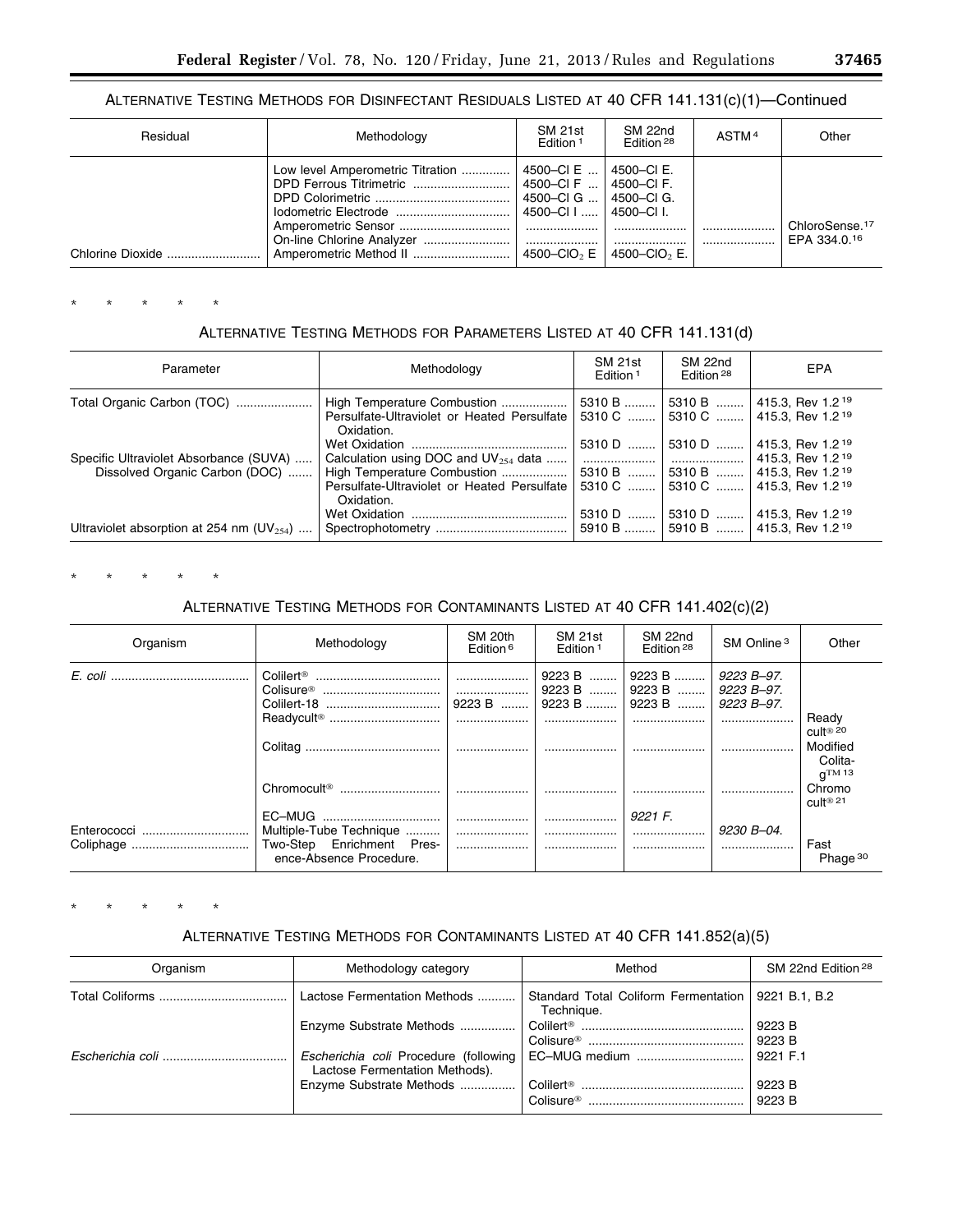-

| Contaminant                       | Methodology                                                                                               | <b>EPA</b> method                | ASTM <sup>4</sup> | SM 21st<br>Edition <sup>1</sup>     | SM 22nd<br>Edition <sup>28</sup>     | SM online <sup>3</sup>           |
|-----------------------------------|-----------------------------------------------------------------------------------------------------------|----------------------------------|-------------------|-------------------------------------|--------------------------------------|----------------------------------|
| Aluminum                          | Axially viewed induc-<br>tively coupled plas-<br>ma-atomic emission<br>spectrometry                       | 200.5, Revision 4.2 <sup>2</sup> |                   |                                     |                                      |                                  |
|                                   | (AVICP-AES).<br>Atomic Absorption; Di-                                                                    |                                  |                   | 3111 D                              | 3111 D.                              |                                  |
|                                   | rect.<br>Atomic Absorption;<br>Furnace.                                                                   |                                  |                   | 3113 B                              | 3113 B                               | 3113 B-04                        |
|                                   | Inductively Coupled<br>Plasma.                                                                            |                                  |                   | 3120 B                              | 3120 B.                              |                                  |
| Chloride                          | <b>Silver Nitrate Titration</b><br>Ion Chromatography<br>Potentiometric Titra-                            |                                  | $D$ 512-04 B<br>  | 4500-Cl B<br>4110 B<br>4500-CID     | 4500-CI-B.<br>4110 B.<br>4500-CI D.  |                                  |
| Color<br>Foaming Agents           | tion.<br>Visual Comparison<br>Methylene Blue Active                                                       |                                  |                   | 2120 B<br>5540 C                    | 2120 B.<br>5540 C.                   |                                  |
|                                   | Substances (MBAS).<br>Axially viewed induc-<br>tively coupled plas-<br>ma-atomic emission<br>spectrometry | 200.5, Revision 4.2 <sup>2</sup> |                   |                                     |                                      |                                  |
|                                   | (AVICP-AES).<br>Atomic Absorption; Di-                                                                    |                                  |                   | 3111 B                              | 3111 B.                              |                                  |
|                                   | rect.<br>Atomic Absorption;<br>Furnace.                                                                   |                                  |                   | $3113 B$                            | 3113 B                               | 3113 B-04                        |
|                                   | <b>Inductively Coupled</b><br>Plasma.                                                                     |                                  |                   | 3120 B                              | 3120 B.                              |                                  |
| Manganese                         | Axially viewed induc-<br>tively coupled plas-<br>ma-atomic emission<br>spectrometry                       | 200.5, Revision 4.2 <sup>2</sup> |                   |                                     |                                      |                                  |
|                                   | (AVICP-AES).<br>Atomic Absorption; Di-                                                                    |                                  |                   | 3111 B                              | 3111 B.                              |                                  |
|                                   | rect.<br>Atomic Absorption;                                                                               |                                  |                   | 3113 B                              | $3113 B$                             | 3113 B-04                        |
|                                   | Furnace.<br>Inductively Coupled<br>Plasma.                                                                |                                  |                   | 3120 B                              | 3120 B.                              |                                  |
| Odor<br>Silver                    | Threshold Odor Test<br>Axially viewed induc-<br>tively coupled plas-<br>ma-atomic emission                | 200.5, Revision 4.2 <sup>2</sup> |                   | 2150 B                              | 2150 B.                              |                                  |
|                                   | spectrometry<br>(AVICP-AES).<br>Atomic Absorption; Di-<br>rect.                                           |                                  |                   | 3111 B                              | 3111 B.                              |                                  |
|                                   | Atomic Absorption;<br>Furnace.                                                                            |                                  |                   | 3113 B                              | 3113 B                               | 3113 B-04                        |
|                                   | <b>Inductively Coupled</b><br>Plasma.                                                                     |                                  |                   | 3120 B                              | 3120 B.                              |                                  |
| Sulfate                           | Ion Chromatography<br>Gravimetric with igni-                                                              |                                  |                   | 4110 B<br>4500-SO <sub>4</sub> $2-$ | 4110 B.<br>4500-SO <sub>4</sub> $2-$ | 4500-SO <sub>4</sub> $2 - C$ -97 |
|                                   | tion of residue.<br>Gravimetric with dry-                                                                 |                                  |                   | C.<br>4500-SO <sub>4</sub> $2^-$    | C.<br>4500-SO <sub>4</sub> $2^-$     | 4500-SO <sub>4</sub> $2 -$ D-97  |
|                                   | ing of residue.<br>Turbidimetric method                                                                   |                                  | D 516-07, 11      | D.<br>4500-SO <sub>4</sub> $2-$     | D.<br>4500-SO <sub>4</sub> $2-$      | 4500-SO <sub>4</sub> $2 -$ E-97  |
|                                   | Automated<br>methylthymol blue<br>method.                                                                 |                                  |                   | Е.<br>4500-SO <sub>4</sub> $2-$ F   | Е.<br>4500-SO <sub>4</sub> $2 - F$   | 4500-SO <sub>4</sub> $2 - F-97$  |
| <b>Total Dissolved</b><br>Solids. | <b>Total Dissolved Solids</b><br>Dried at 180 deg C.                                                      |                                  |                   | 2540 C                              | 2540 C.                              |                                  |
| Zinc                              | Axially viewed induc-<br>tively coupled plas-<br>ma-atomic emission<br>spectrometry<br>(AVICP-AES).       | 200.5, Revision 4.2 <sup>2</sup> |                   |                                     |                                      |                                  |
|                                   | Atomic Absorption; Di-<br>rect Aspiration.                                                                |                                  |                   | 3111 B                              | 3111 B.                              |                                  |

# ALTERNATIVE TESTING METHODS FOR CONTAMINANTS LISTED AT 40 CFR 143.4(b)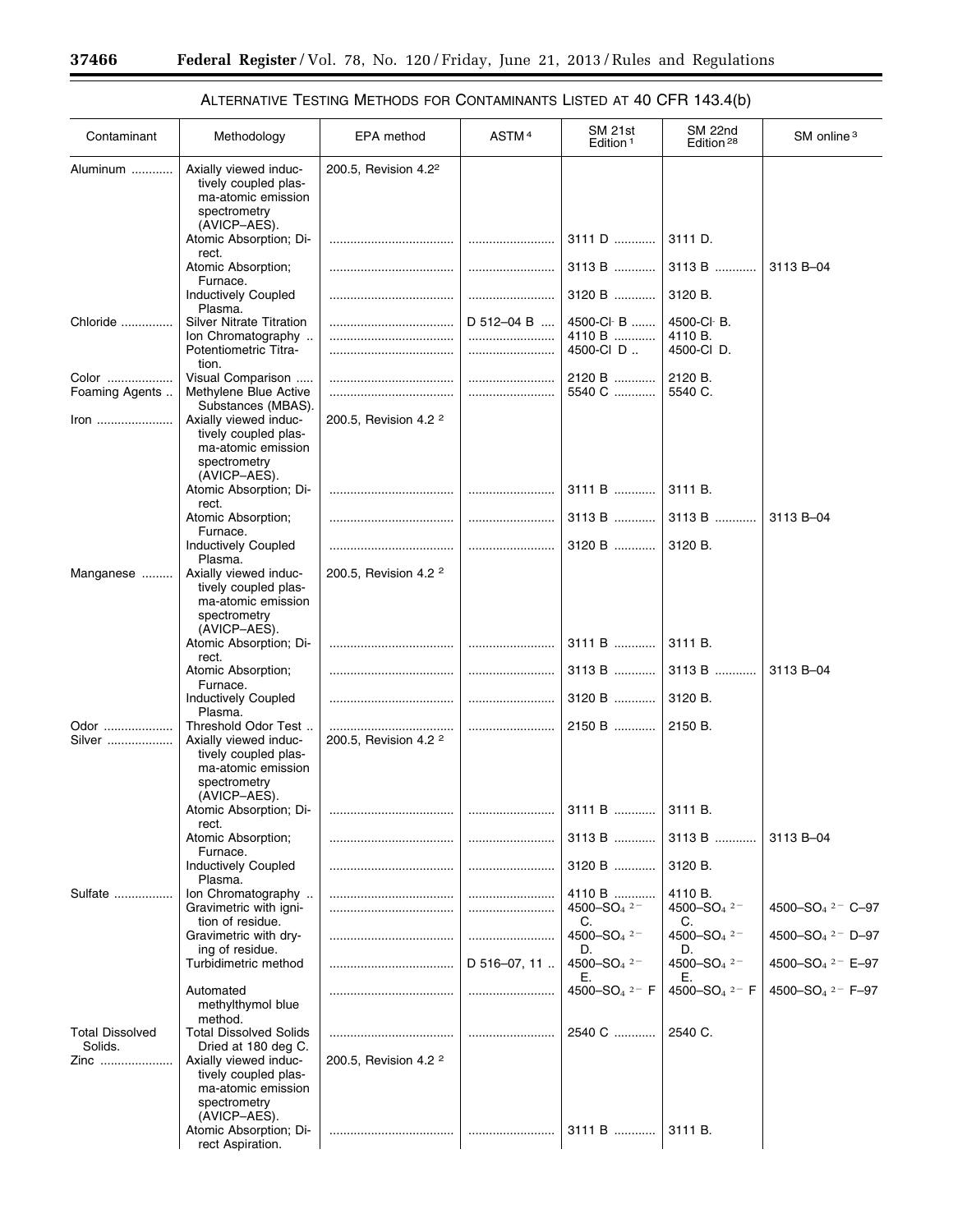#### ALTERNATIVE TESTING METHODS FOR CONTAMINANTS LISTED AT 40 CFR 143.4(b)—Continued

| Contaminant | Methodology                           | EPA method | ASTM <sup>4</sup> | SM 21st<br>Edition <sup>1</sup> | SM 22nd<br>Edition <sup>28</sup> | SM online <sup>3</sup> |
|-------------|---------------------------------------|------------|-------------------|---------------------------------|----------------------------------|------------------------|
|             | <b>Inductively Coupled</b><br>Plasma. |            |                   | 3120 B                          | 3120 B.                          |                        |

1*Standard Methods for the Examination of Water and Wastewater,* 21st edition (2005). Available from American Public Health Association, 800 I Street NW., Washington, DC 20001–3710.<br><sup>2</sup>EPA Method 200.5, Revision 4.2. "Determination of Trace Elements in Drinking Water by Axially Viewed Inductively Coupled Plasma-Atomic

Emission Spectrometry." 2003. EPA/600/R–06/115. (Available at *http://www.epa.gov/nerlcwww/ordmeth.htm*.[\)](http://www.epa.gov/nerlcwww/ordmeth.htm)<br><sup>3</sup> Standard Methods Online are available at *http://www.standardmethods.org.* The year in which each method was app Methods Committee is designated by the last two digits in the method number. The methods listed are the only online versions that may be

used. 4Available from ASTM International, 100 Barr Harbor Drive, West Conshohocken, PA 19428–2959 or *[http://astm.org.](http://astm.org)* The methods listed are the only alternative versions that may be used.

<sup>6</sup> Standard Methods for the Examination of Water and Wastewater, 20th edition (1998). Available from American Public Health Association,<br>800 I Street NW., Washington, DC 20001-3710.

800 I Method ME355.01, Revision 1.0. "Determination of Cyanide in Drinking Water by GC/MS Headspace," May 26, 2009. Available at *https://*<br>www.nemi.gov or from James Eaton, H & E Testing Laboratory, 221 State Street, Augu

8 System Easy (1-Reagent). "System Easy (1-Reagent) Nitrate Method," February 4, 2009. Available at https://[www.nemi.gov](https://www.nemi.gov) or from System Scientific, LLC., 900 Jorie Blvd., Suite 35, Oak Brook, IL 60523.

Scientific, LLC., 900 Jorie Blvd., Suite 35, Oak Brook, IL 60523.<br>9EPA Method 524.3, Version 1.0. "Measurement of Purgeable Organic Compounds in Water by Capillary Column Gas Chromatography/Mass

Spectrometry," June 2009. EPA 815–B–09–009. Available at *[http://water.epa.gov/drink/.](http://water.epa.gov/drink/)*<br><sup>10</sup> Mitchell Method M5271, Revision 1.1. "Determination of Turbidity by Laser Nephelometry," March 5, 2009. Available at *https://www* or from Leck Mitchell, Ph.D., PE, 656 Independence Valley Dr., Grand Junction, CO 81507.<br><sup>11</sup> Mitchell Method M5331, Revision 1.1. "Determination of Turbidity by LED Nephelometry," March 5, 2009. Available at https://www.n

or from Leck Mitchell, Ph.D., PE, 656 Independence Valley Dr., Grand Junction, CO 81507.<br>12 Orion Method AQ4500, Revision 1.0. "Determination of Turbidity by LED Nephelometry," May 8, 2009. Available at https://www.nemi.go

from Thermo Scientific, 166 Cummings Center, Beverly, MA 01915, *http://www.thermo.com.*<br>1<sup>3</sup> Modified Colitag™ Method. "Modified Colitag™ Test Method for the Simultaneous Detection of *E. coli* and other Total Coliforms (ATP D05–0035),'' August 28, 2009. Available at *<https://www.nemi.gov>* or from CPI International, 5580 Skylane Boulevard, Santa Rosa, CA

95403.<br><sup>14</sup>EPA Method 557. "Determination of Haloacetic Acids, Bromate, and Dalapon in Drinking Water by Ion Chromatography Electrospray Ionization Tandem Mass Spectrometry (IC–ESI–MS/MS)," September 2009. EPA 815–B–09–012. Available at *[http://water.epa.gov/drink/.](http://water.epa.gov/drink/)*<br><sup>15</sup> AMI Turbiwell, "Continuous Measurement of Turbidity Using a SWAN AMI Turbiwell Turbidimeter,

[www.nemi.gov](https://www.nemi.gov) or from Markus Bernasconi, SWAN Analytische Instrumente AG, Studbachstrasse 13, CH-8340 Hinwil, Switzerland.<br><sup>16</sup> EPA Method 334.0. "Determination of Residual Chlorine in Drinking Water Using an On-line Chlori

B–09–013. Available at *[http://water.epa.gov/drink/.](http://water.epa.gov/drink/)*<br>17 ChloroSense. "Measurement of Free and Total Chlorine in Drinking Water by Palintest ChloroSense," August 2009. Available at *https://* 

[www.nemi.gov](https://www.nemi.gov) or from Palintest Ltd., 21 Kenton Lands Road, P.O. Box 18395, Erlanger, KY 41018.<br><sup>18</sup> EPA Method 302.0. "Determination of Bromate in Drinking Water using Two-Dimensional Ion Chromatography with Suppressed Con

Detection," September 2009. EPA 815–B–09–014. Available at *[http://water.epa.gov/drink/.](http://water.epa.gov/drink/)*<br>19EPA 415.3, Revision 1.2. "Determination of Total Organic Carbon and Specific UV Absorbance at 254 nm in Source Water and Drinking

Water," September 2009. EPA/600/R–09/122. Available at *[http://www.epa.gov/nerlcwww/ordmeth.htm.](http://www.epa.gov/nerlcwww/ordmeth.htm)*<br><sup>20</sup> Readycult® Method, "Readycult® Coliforms 100 Presence/Absence Test for Detection and Identification of Coliform Bacteri <sup>20</sup> Readycult® Method, "Readycult® Coliforms 100 Presence/Absence Test for Detection and Identification of Coliform Bacteria and *Escherichia*<br>*coli* in Finished Waters," January, 2007. Version 1.1. Available from EMD Mil

21 Chromocult<sup>®</sup> Method, "Chromocult® Coliform Agar Presence/Absence Membrane Filter Test Method for Detection and Identification of Coliform Bacteria and *Escherichia coli* in Finished Waters," November, 2000. Version 1.0. EMD Millipore (division of Merck KGaA, Darmstadt, Ger-<br>many), 290 Concord Road, Billerica, MA 01821.

many), 290 Concord Road, Billerica, MA 01821.<br><sup>22</sup> Hach Company. "Hach Company SPADNS 2 (Arsenite-Free) Fluoride Method 10225—Spectrophotometric Measurement of Fluoride in

Water and Wastewater," January 2011. 5600 Lindbergh Drive, P.O. Box 389, Loveland, Colorado 80539. (Available at *http://www.hach.com.*)<br><sup>23</sup> Hach Company. "Hach Company TNTplus™ 835/836 Nitrate Method 10206—Measurement o

2011. 5600 Lindbergh Drive, P.O. Box 389, Loveland, Colorado. (Available at http://www.hach.com.[\)](http://www.hach.com)<br><sup>24</sup> EPA Method 525.3. "Determination of Semivolatile Organic Chemicals in Drinking Water by Solid Phase Extraction and Capi Gas Chromatography/Mass Spectrometry (GC/MS)," February 2012. EPA/600/R-12/010. Available at *http://www.epa.gov/nerlcwww/ordmeth.htm.*<br>-<sup>25</sup> EPA Method 536. "Determination of Triazine Pesticides and their Degradates in Dr

ization Tandem Mass Spectrometry (LC/ESI–MS/MS)," October 2007. EPA 815–B–07–002. Available at *http://water.epa.gov/drink.*<br><sup>26</sup> EPA Method 523. "Determination of Triazine Pesticides and their Degradates in Drinking Water

(GC/MS)," February 2011. EPA 815–R–11–002. Available at *[http://water.epa.gov/drink.](http://water.epa.gov/drink)*<br>27 EPA Method 1623.1. "*Cryptosporidium* and *Giardia* in Water by Filtration/IMS/FA," 2012. EPA–816–R–12–001. (Available at *http://* 

[water.epa.gov/drink.](http://water.epa.gov/drink))<br><sup>28</sup> Standard Methods for the Examination of Water and Wastewater, 22nd edition (2012). Available from American Public Health Association,<br>800 I Street NW., Washington, DC 20001–3710. 800 I Street NW., Washington, DC 20001–3710.<br><sup>29</sup> EPA Method 524.4, Version 1.0. "Measurement of Purgeable Organic Compounds in Water by Gas Chromatography/Mass Spectrometry

using Nitrogen Purge Gas," May 2013. EPA 815–R–13–002. Available at *[http://water.epa.gov/drink.](http://water.epa.gov/drink)*<br>3º Charm Sciences Inc. "Fast Phage Test Procedure. Presence/Absence for Coliphage in Ground Water with Same Day Positive Pre

Version 009. November 2012. 659 Andover Street, Lawrence, MA 01843. Available at *[www.charmsciences.com.](http://www.charmsciences.com)*